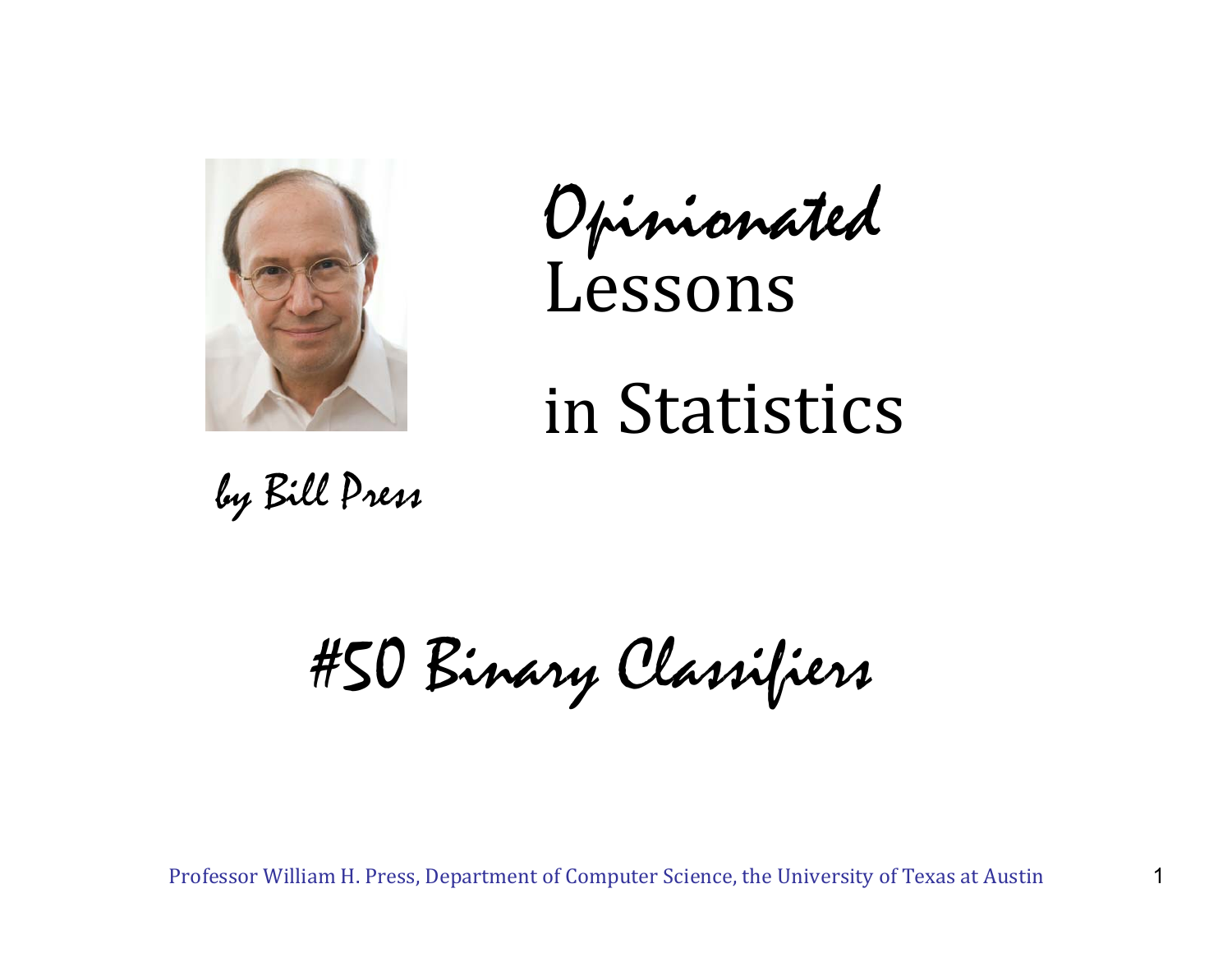## **A (binary) classifier classifies data points as + or <sup>−</sup>**

If we also know the true classification, the performance of the classifier is a 2x2 contingency table, in this application usually called a confusion matrix.



As we saw, this kind of table has many other uses: treatment vs. outcome, clinical test vs. diagnosis, etc.

Earlier we were looking at statistically "weak" contingency tables and trying to decide if they were significant. Here we're interested in the strength of the signal; the (high) significance is a given.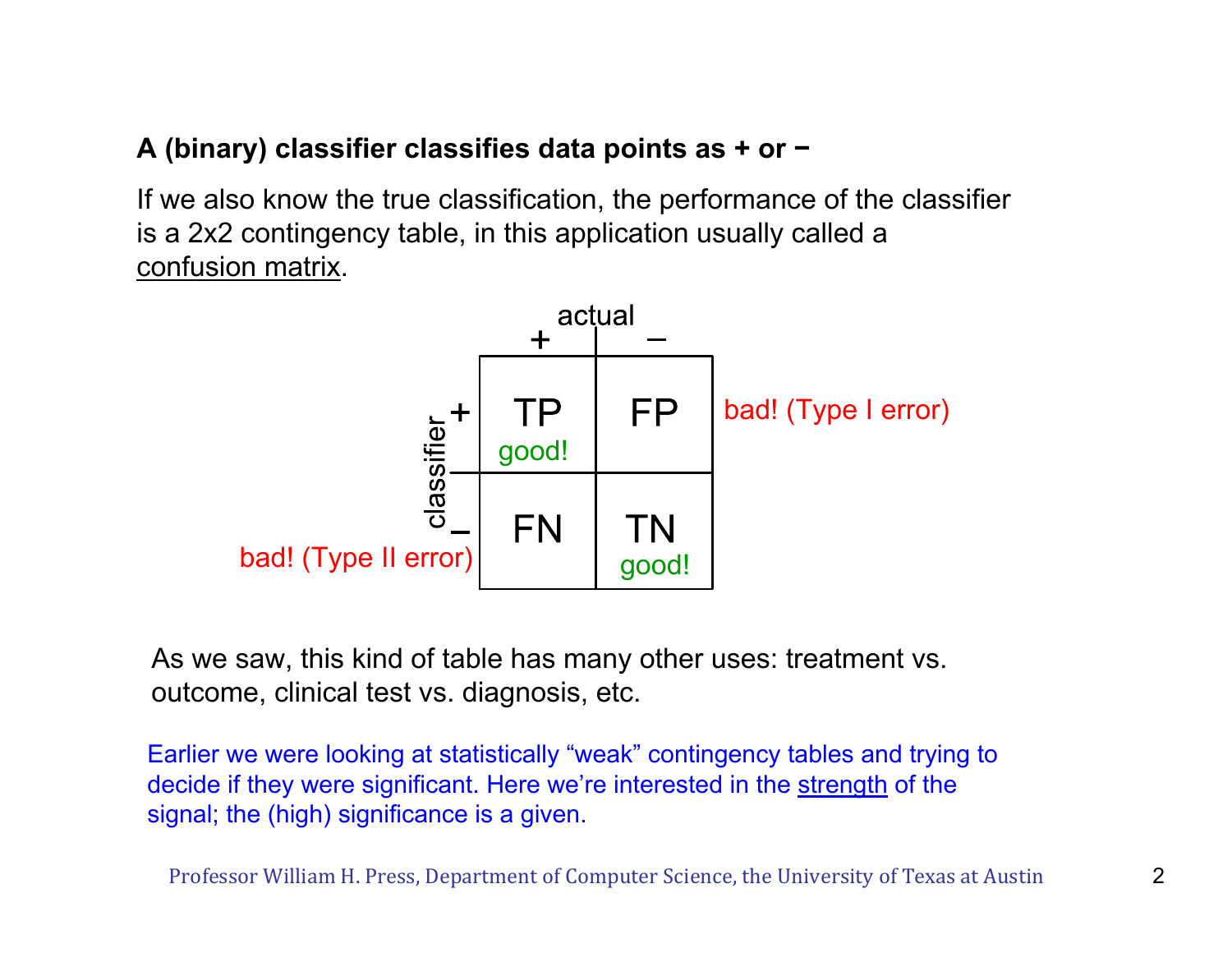Most classifiers have a "knob" or threshold that you can adjust: How certain do they have to be before they classify a "+"? To get more TP's, you have to let in some FP's!



Notice there is just one free parameter, think of it as TP, since

FP(TP) = *[given by algorithm]* 

TP + FN = P (fixed number of actual positives, column marginal)

FP + TN = N (fixed number of actual negatives, column marginal)

So all scalar measures of performance are functions of one free parameter (i.e., curves).

And the points on any such curve are in 1-to-1 correspondence with those on any other such curve.

If you ranked some classifiers by how good they are, you might get a different rankings at different points on the scale.

On the other hand, one classifier might dominate another at all points on the scale.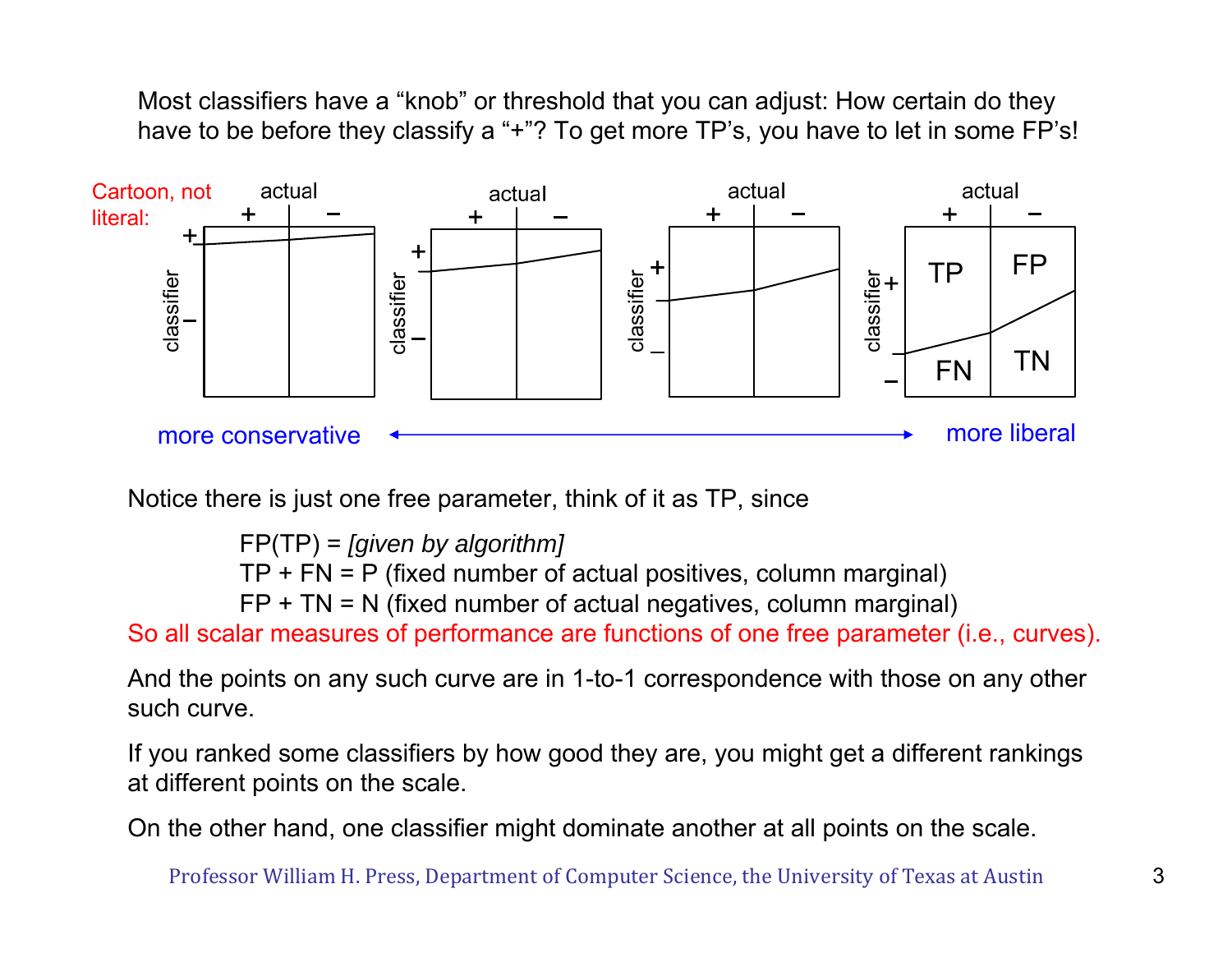# **Terminology used to measure the performance of classifiers**

Different combinations of ratios have been given various names.

All vary between 0 and 1.

A performance curve picks one as the independent variable and looks at another as the dependent variable.



Dark color is numerator, dark and light color is denominator. Blue parameters: 1 is good. Red: 0 is good.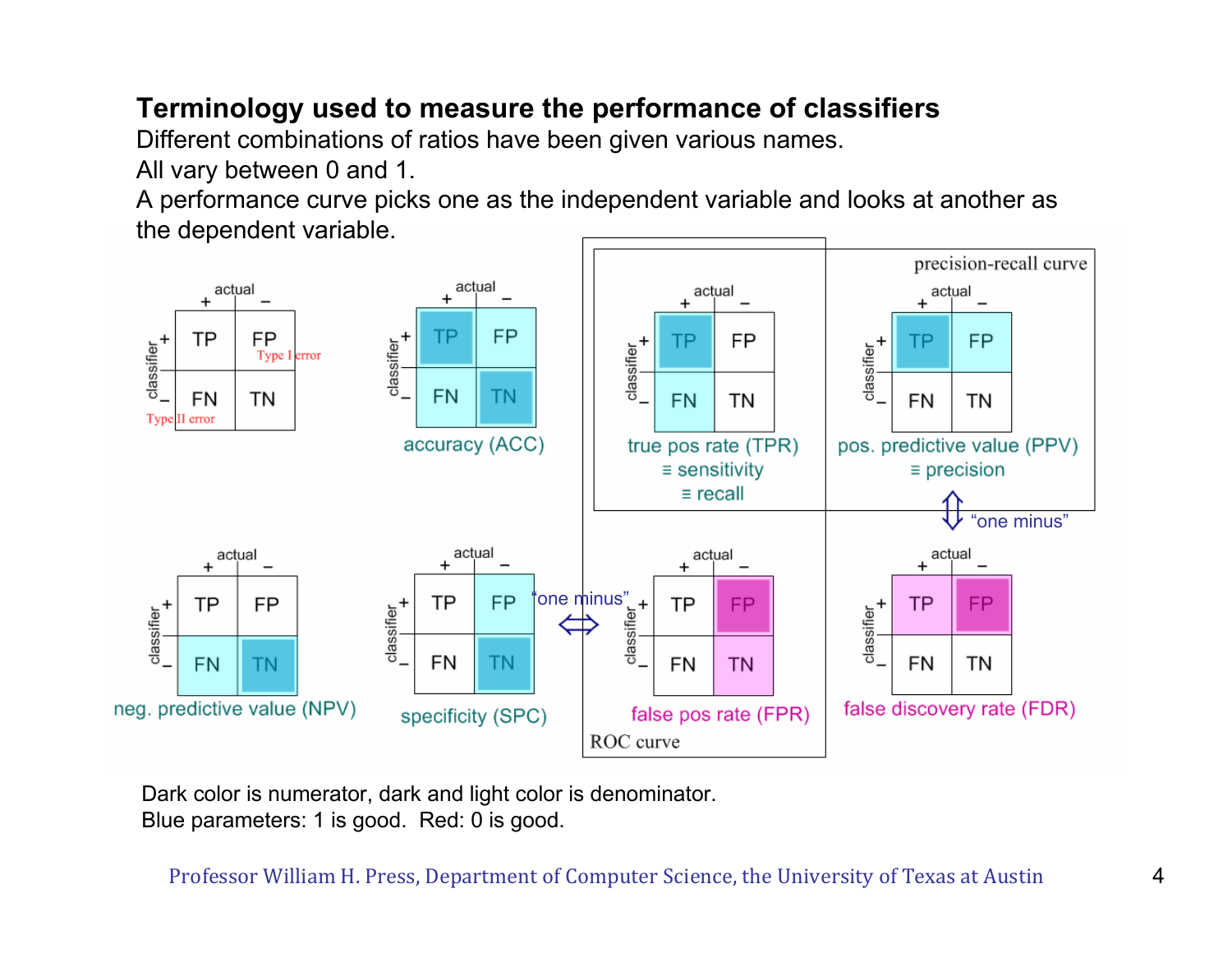ROC ("Receiver Operating Characteristic") curves plot TPR vs. FPR as the classifier goes from "conservative" to "liberal"



## blue dominates red and green neither red nor green dominate the other



You could get the best of the red and green curves by making a hybrid or "Frankenstein" classifier that switches between strategies at the cross-over points.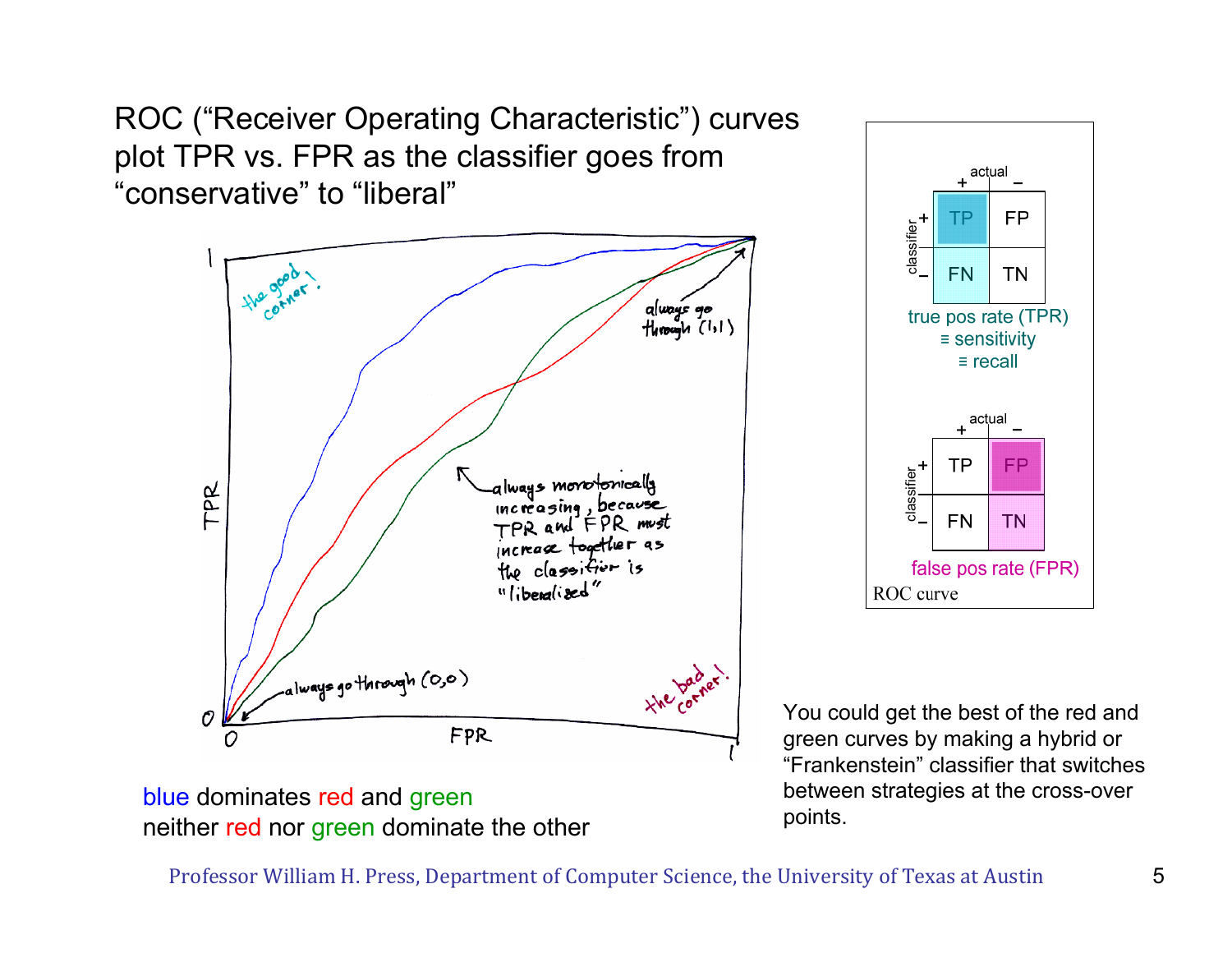ROC curves can always be "upgraded" to their convex hull by replacing any concave portions by a random sample



List points classified as + by B but not A.

Start up the curve to A.

When you reach A, start adding a fraction of them (increasing from 0 to 1) randomly, until you reach B.

Continue on the curve from B.

Of course to measure the ROC curve at all, you have to have known "training" or "ground truth" data. You use that data to estimate the points A and B, then create the convex (upgraded) classifier.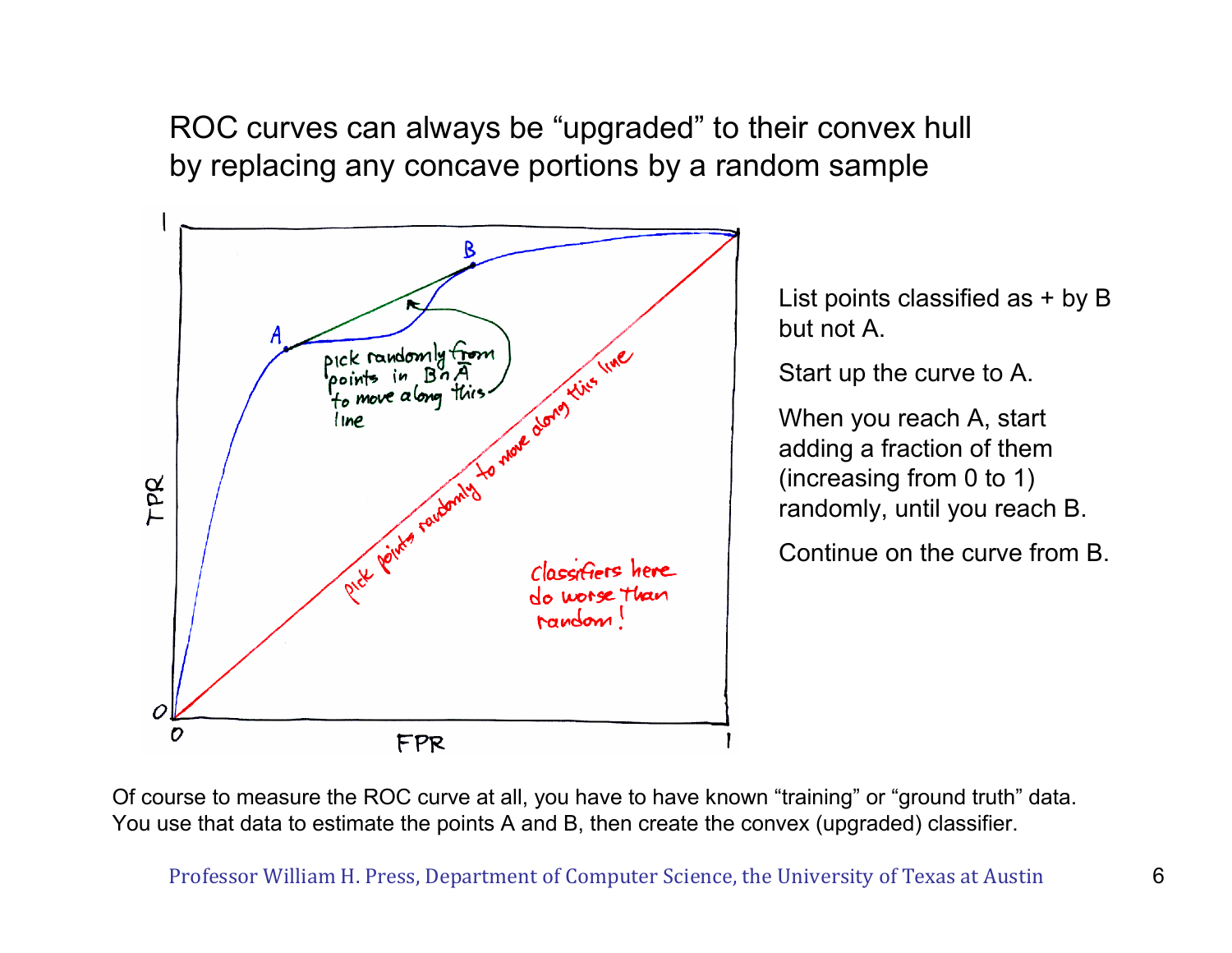Since ROC curves don't explicitly show any dependence on the constant P/N (ratio of actual  $+$  to  $-$  in the sample) they can be misleading if you care about, say, FP versus TP (or any other cross-column comparison).

Suppose you have a test for Alzheimer's whose false positive rate can be varied from 5% to 25% as the false negative rate varies from 25% to 5% (suppose linear dependences on both):



10,000 people, 1% of whom actually are Alzheimer's positive:



FP swamps TP by  $\sim$ 17:1. You'll be telling 17 people that they might have Alzheimer's for every one who actually does. It is unlikely that your test will be used. In a case like this, ROC, while correct, somewhat misses the point.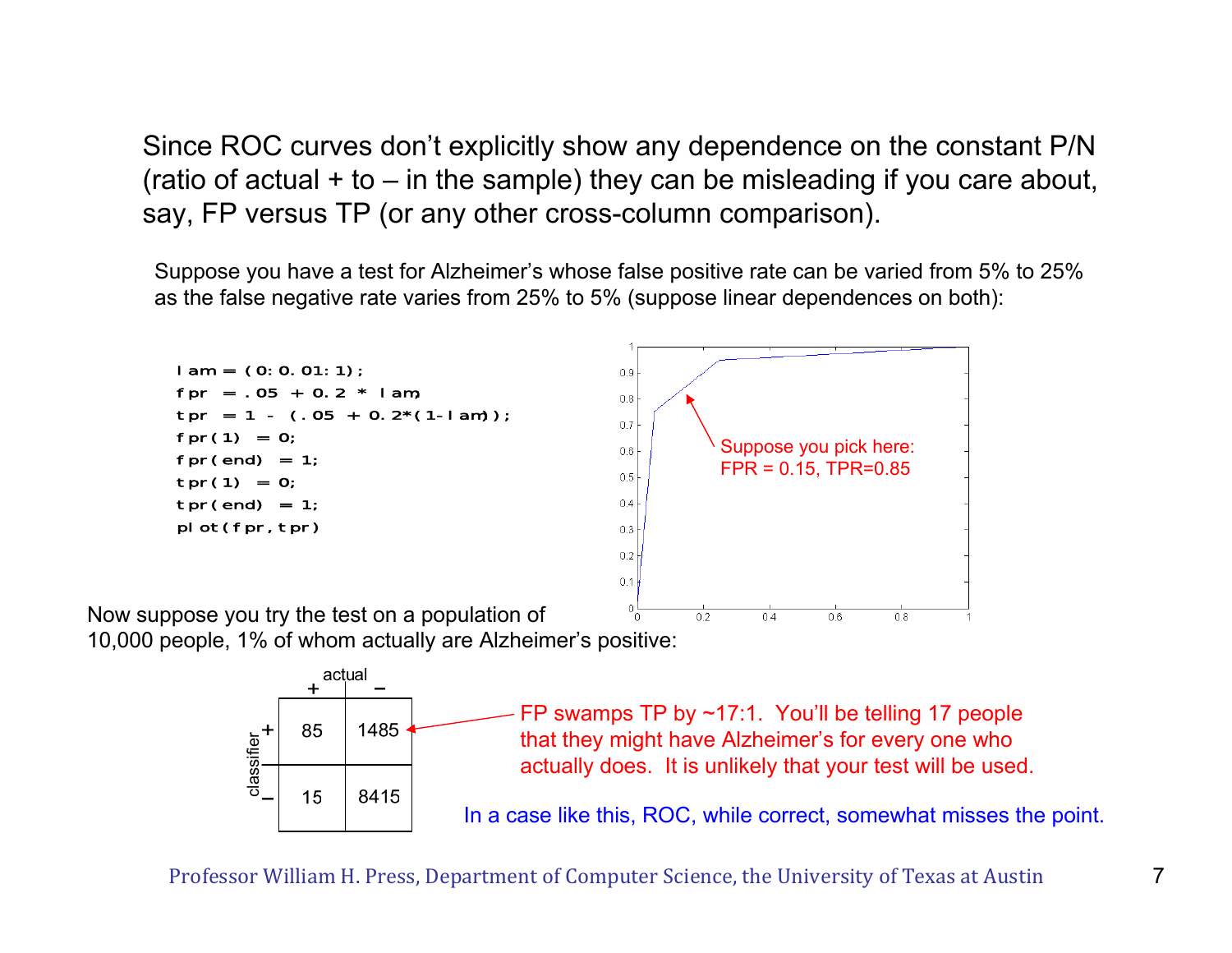## Precision-Recall curves overcome this issue by comparing TP with FN and FP

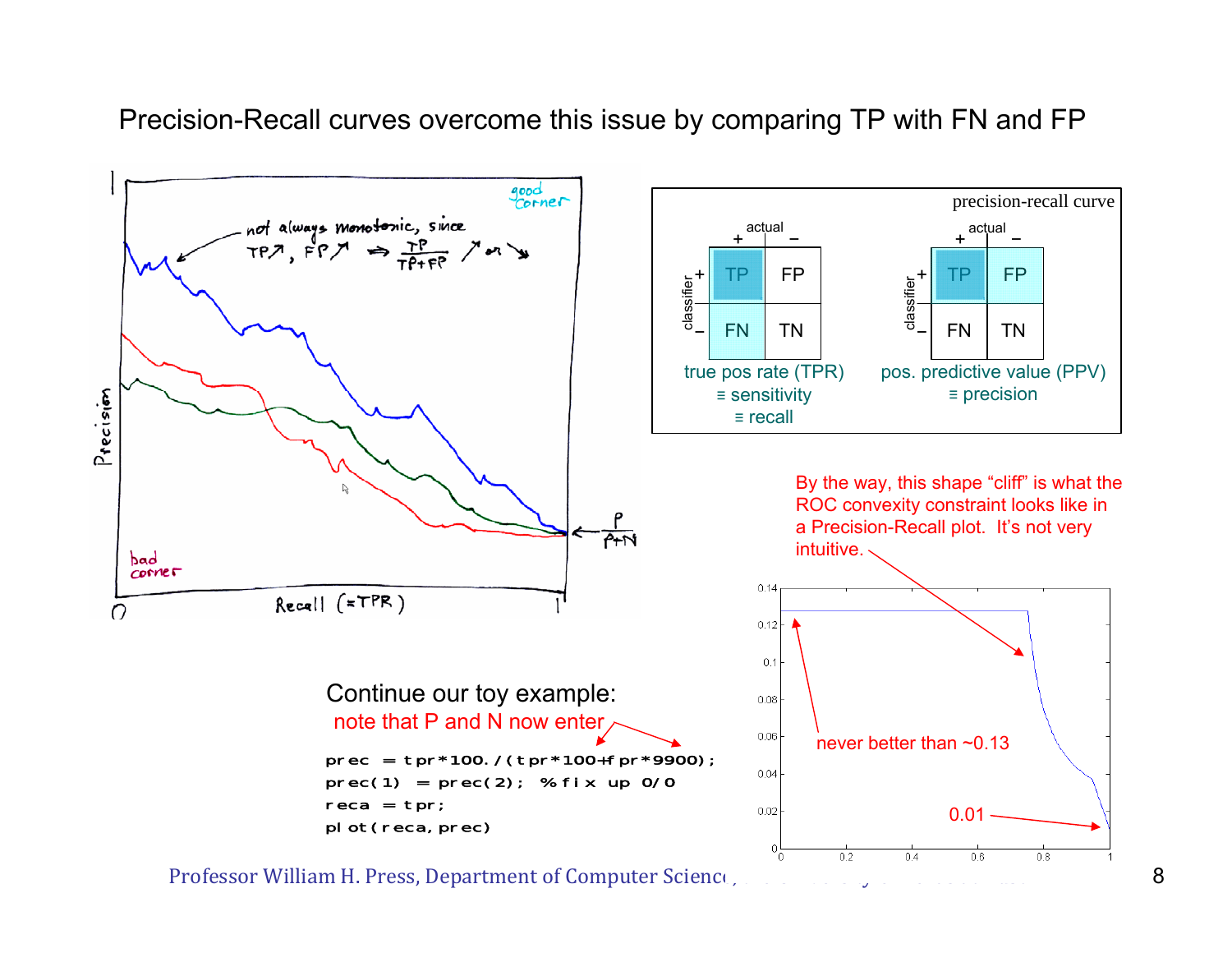For fixed marginals P,N the points on the ROC curve are in 1-to-1 correspondence with the points on the Precision-Recall curve.

That is, both display the same information. You can go back and forth.

$$
\text{pre} = \frac{\text{TPR } P}{\text{TPR } P + \text{FPR } N} \qquad \qquad \text{pre, rec from} \qquad \text{pre, rec from} \qquad \text{pre, rec from} \qquad \text{pre, rec from} \qquad \text{pre, rec from} \qquad \text{pre, rec} \qquad \text{pre, rec from} \qquad \text{pre, rec} \qquad \text{pre, rec} \qquad \text{pre, rec} \qquad \text{pre, rec} \qquad \text{pre, rec} \qquad \text{pre, rec} \qquad \text{pre, rec} \qquad \text{pre, rec} \qquad \text{pre, rec} \qquad \text{pre, rec} \qquad \text{pre, rec} \qquad \text{pre, rec} \qquad \text{pre, rec} \qquad \text{pre, rec} \qquad \text{pre, rec} \qquad \text{pre, rec} \qquad \text{pre, rec} \qquad \text{pre, rec} \qquad \text{pre, rec} \qquad \text{pre, rec} \qquad \text{pre, rec} \qquad \text{pre, rec} \qquad \text{pre, rec} \qquad \text{pre, rec} \qquad \text{pre, rec} \qquad \text{pre, rec} \qquad \text{pre, rec} \qquad \text{pre, rec} \qquad \text{pre, rec} \qquad \text{pre, rec} \qquad \text{pre, rec} \qquad \text{pre, rec} \qquad \text{pre, rec} \qquad \text{pre, rec} \qquad \text{pre, rec} \qquad \text{pre, rec} \qquad \text{pre, rec} \qquad \text{pre, rec} \qquad \text{pre, rec} \qquad \text{pre, rec} \qquad \text{pre, rec} \qquad \text{pre, rec} \qquad \text{pre, rec} \qquad \text{pre, rec} \qquad \text{pre, rec} \qquad \text{pre, rec} \qquad \text{pre, rec} \qquad \text{pre, rec} \qquad \text{pre, rec} \qquad \text{pre, rec} \qquad \text{pre, rec} \qquad \text{pre, rec} \qquad \text{pre, rec} \qquad \text{pre, rec} \qquad \text{pre, rec} \qquad \text{pre, rec} \qquad \text{pre, rec} \qquad \text{pre, rec} \qquad \text{pre, rec} \qquad \text{pre, rec} \qquad \text{pre, rec} \qquad \text{pre, rec} \qquad \text{pre, rec} \qquad \text{pre, rec} \qquad \text{pre, rec
$$

It immediately follows that if one curve dominates another in ROC space, it also dominates in Precision-Recall space.

(Because a crossing in one implies a crossing in the other, by the above equations.)

But for curves that cross, the metrics in one space don't easily map to the other. For example, people sometimes use "area under the ROC curve". This doesn't correspond to "area under the Precision-Recall curve", or to anything simple.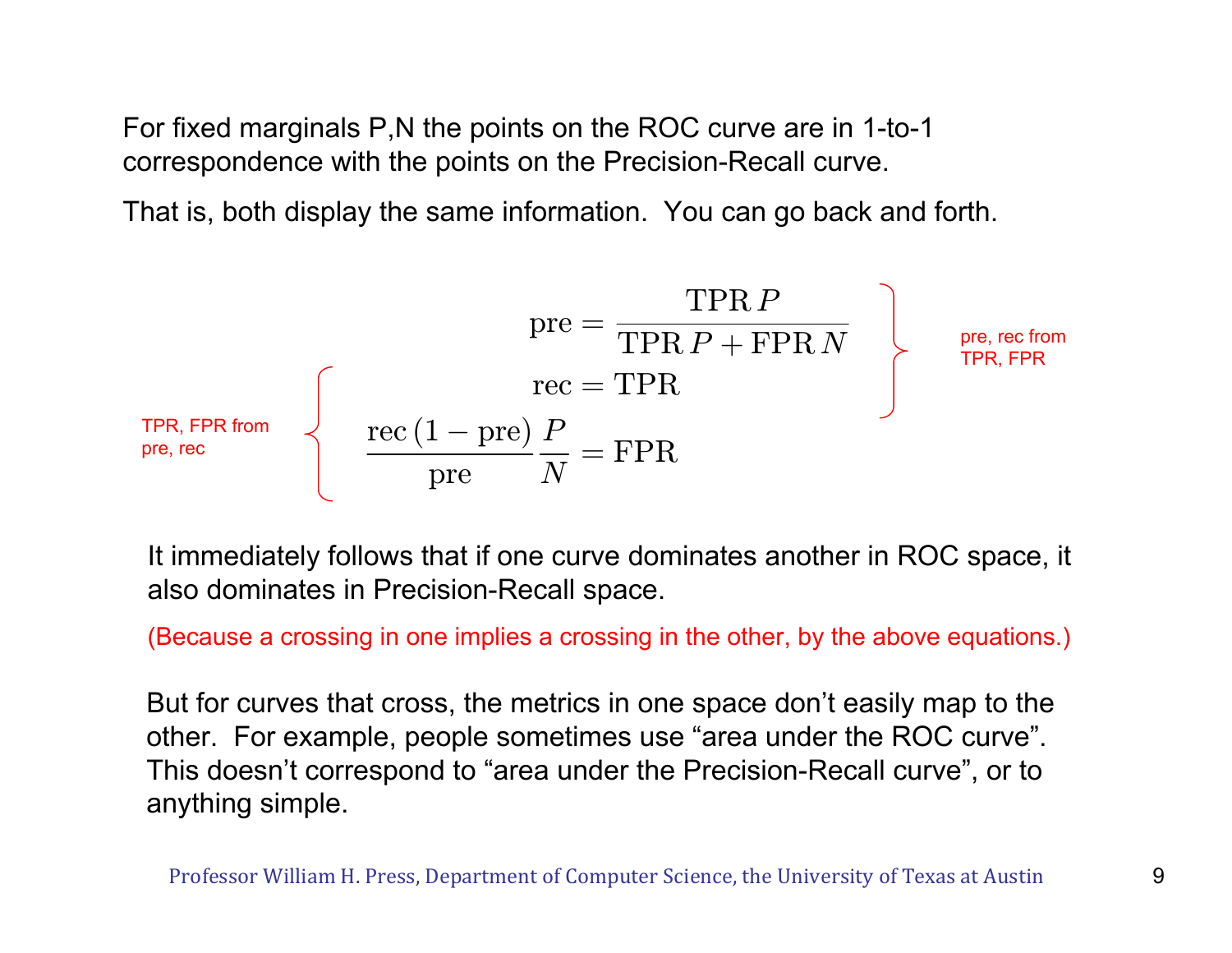One also sees used PPV and NPV(more often as a pair of numbers than as a curve)

PPV: given a positive test, how often does the patient have the disease.

NPV: given a negative test, how often is the patient disease-free.







So could a physician use this test "to rule out Alzheimers" in a case that presents with some symptoms?

No, because in the population of people who present, the ratio of the columns would be not nearly so extreme.

You have to be careful about asking exactly the question you want!